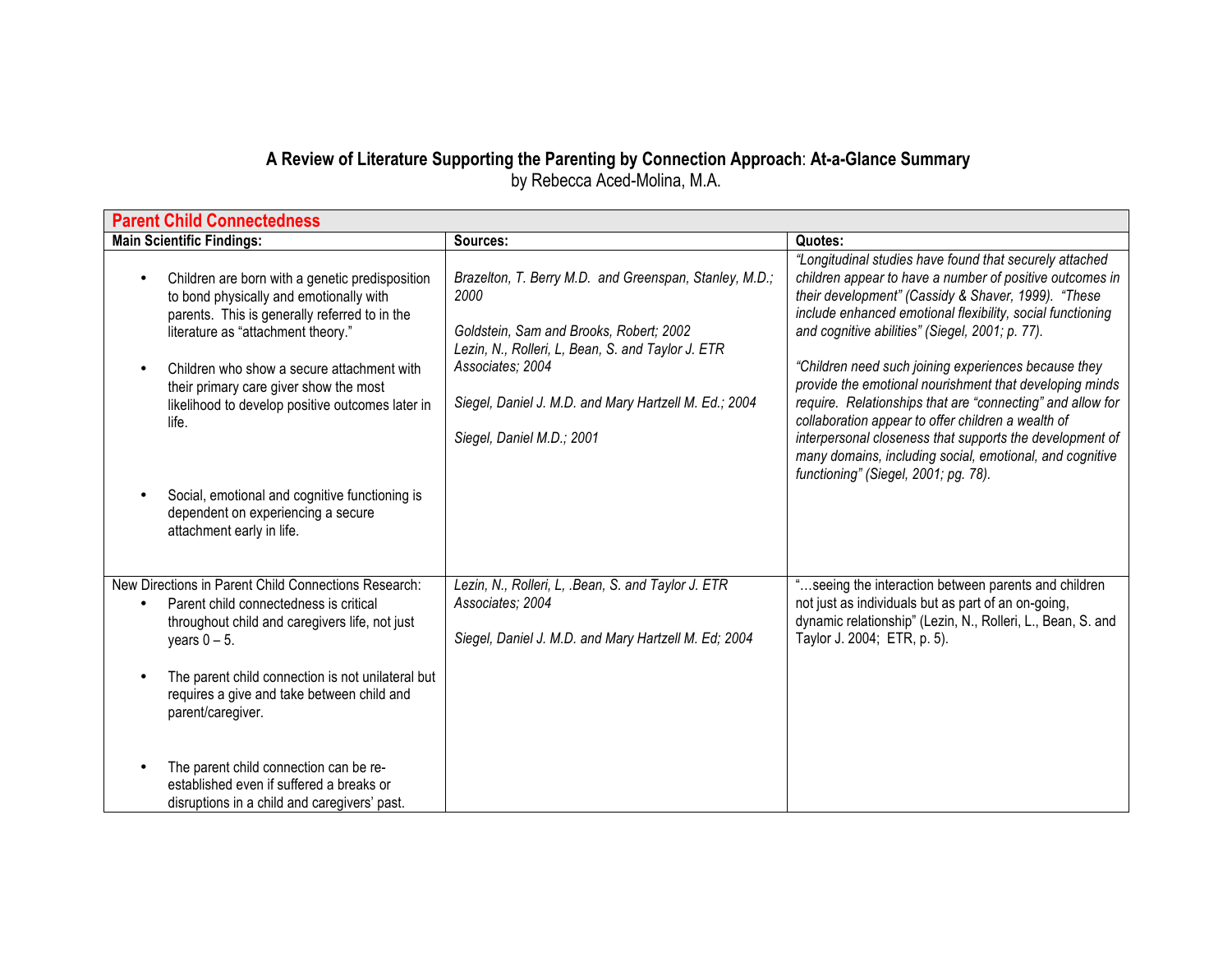| <b>Special Time</b>                                                                                                                                                                                                                                                                                                                                                                                                                                                                                                 |                                                                                                                                                                  |                                                                                                                                                                                                                                                                                                                                                                                                                                                                                                                                                                             |
|---------------------------------------------------------------------------------------------------------------------------------------------------------------------------------------------------------------------------------------------------------------------------------------------------------------------------------------------------------------------------------------------------------------------------------------------------------------------------------------------------------------------|------------------------------------------------------------------------------------------------------------------------------------------------------------------|-----------------------------------------------------------------------------------------------------------------------------------------------------------------------------------------------------------------------------------------------------------------------------------------------------------------------------------------------------------------------------------------------------------------------------------------------------------------------------------------------------------------------------------------------------------------------------|
| <b>Major Scientific Findings:</b>                                                                                                                                                                                                                                                                                                                                                                                                                                                                                   | Sources:                                                                                                                                                         |                                                                                                                                                                                                                                                                                                                                                                                                                                                                                                                                                                             |
| Applied Research recognizes that parents often<br>are consumed by demands other than<br>providing attention to their children. Experts<br>suggest parents devote at least four, 20-<br>minute periods of undivided attention to their<br>children a day.                                                                                                                                                                                                                                                            | Brazelton, T. Berry M.D. and Greenspan, Stanley, M.D.;<br>2000                                                                                                   | "Parents or caregivers who tend to get preoccupied and<br>structured with their tasks may need to set aside more<br>and more special times for the facilitated or direct<br>nurturing interactions. At minimum, there should be four<br>20-minute or longer opportunities for direct interaction<br>simply because these kinds of interactions help babies<br>learn to have an emotional dialogue and eventually an<br>intellectual dialogue with their caregivers over longer<br>stretches of time" (Brazelton, T. Berry M.D. and<br>Greenspan, Stanley, M.D 2000; p. 41). |
| <b>Playlistening</b>                                                                                                                                                                                                                                                                                                                                                                                                                                                                                                |                                                                                                                                                                  |                                                                                                                                                                                                                                                                                                                                                                                                                                                                                                                                                                             |
| <b>Major Scientific Findings</b>                                                                                                                                                                                                                                                                                                                                                                                                                                                                                    | Sources:                                                                                                                                                         | Quotes:                                                                                                                                                                                                                                                                                                                                                                                                                                                                                                                                                                     |
| Play is the primary way children learn<br>$\bullet$<br>Play is associated with enhanced language<br>development, creative thought, and abstraction<br>Linked to increase in IQ<br>٠<br>Play has therapeutic value, especially when<br>linked to laughter, i.e. stress release<br>Role reversal between parent and child allows<br>parents a mode of communicating with children<br>in a way children understand, thus promoting a<br>closer connection between parent and child<br>and preventing behavior problems | Brazelton, T. Berry M.D. and Greenspan, Stanley, M.D.;<br>2000<br>Cohen, Lawrence J., Ph.D; 2001<br>Solter, Aletha J., Ph.D.; 1989<br>Stegelin, Dolores A.; 2005 | that socio-dramatic play<br>"…research<br>has shown<br>enhances language development" (Solter 1989; p. 93).<br>"Fantasy play requires and fosters symbolic thought,<br>abstraction, and creative imagination" (Brazelton and<br>Greenspan 2000; p. 125).<br>"Playful parenting is a way to enter the child's world on<br>the child's terms, in order to foster closeness, confidence<br>and connection" (Cohen 2001; p. 2).                                                                                                                                                 |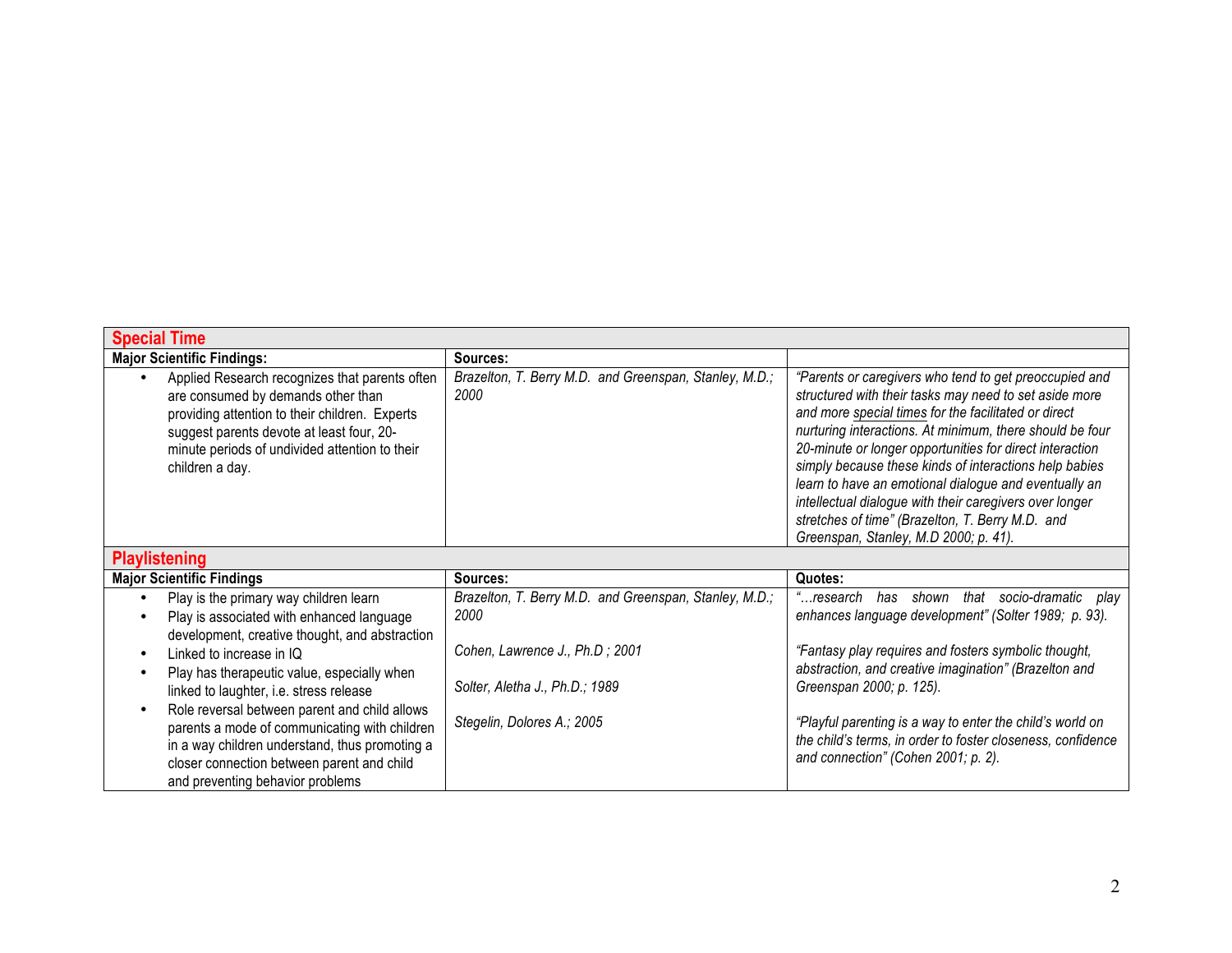| <b>Setting Limits</b>                                                                                                                                       |                                                                                                  |                                                                                                                                                                         |
|-------------------------------------------------------------------------------------------------------------------------------------------------------------|--------------------------------------------------------------------------------------------------|-------------------------------------------------------------------------------------------------------------------------------------------------------------------------|
| <b>Major Scientific Findings</b>                                                                                                                            | Sources:                                                                                         | Quotes:                                                                                                                                                                 |
| Authoritative Parenting is documented as most<br>$\bullet$<br>effective. This approach is a balance between<br>establishing firm limits and high degrees of | Cohen, Lawrence J., Ph.D; 2001                                                                   | "The parenting style most frequently and solidly<br>associated with healthy, well-adjusted children in the<br>existing literature is authoritative parenting, which has |
| warmth.                                                                                                                                                     | Crary, Elizabeth; 1979/1993                                                                      | become the benchmark for comparing and assessing<br>different styles. Authoritative parenting combines high                                                             |
| Discipline approaches that promote children<br>making their own good decisions vs. escaping                                                                 | Lezin, N. Rolleri, L., Bean, S. and Taylor J. (ETR); 2004                                        | levels of warmth with moderate levels of control" (Lezin,<br>N. Rolleri, L., Bean, S. and Taylor J. (ETR); 2004, p.7).                                                  |
| punishment are associated with the most<br>resilient (successful in adverse situations).                                                                    | Goldstein, Sam and Brooks, Robert; 2002<br>Siegel, Daniel J. M.D. and Mary Hartzell M. Ed.; 2004 | "The ways in which parents discipline children will either<br>reinforce or weaken self-esteem, self-control, and                                                        |
| Spanking and verbal abuse are associated with<br>various negative outcomes such as aggression,<br>anti-social behaviors and mental health                   | New York Times, Associated Press. 7/9/02, "A New Look<br>At Effects of Spanking".                | resilience" (Goldstein, Sam and Brooks, Robert; 2002, p.<br>16).                                                                                                        |
| problems.                                                                                                                                                   | New York Times, Bonnie Rothman Morris. "Scream at                                                | "After six decades of expert research on corporal<br>punishment, Dr. Elizabeth Gershoff found links between                                                             |
| Neglect is the factor most highly associated<br>with negative behaviors in children.                                                                        | Your Own Risk (and Your Children's") November 9,<br>2004.                                        | spanking and ten negative behaviors including<br>aggression, antisocial behavior, and mental health<br>problems." (NYT 7/9/02)                                          |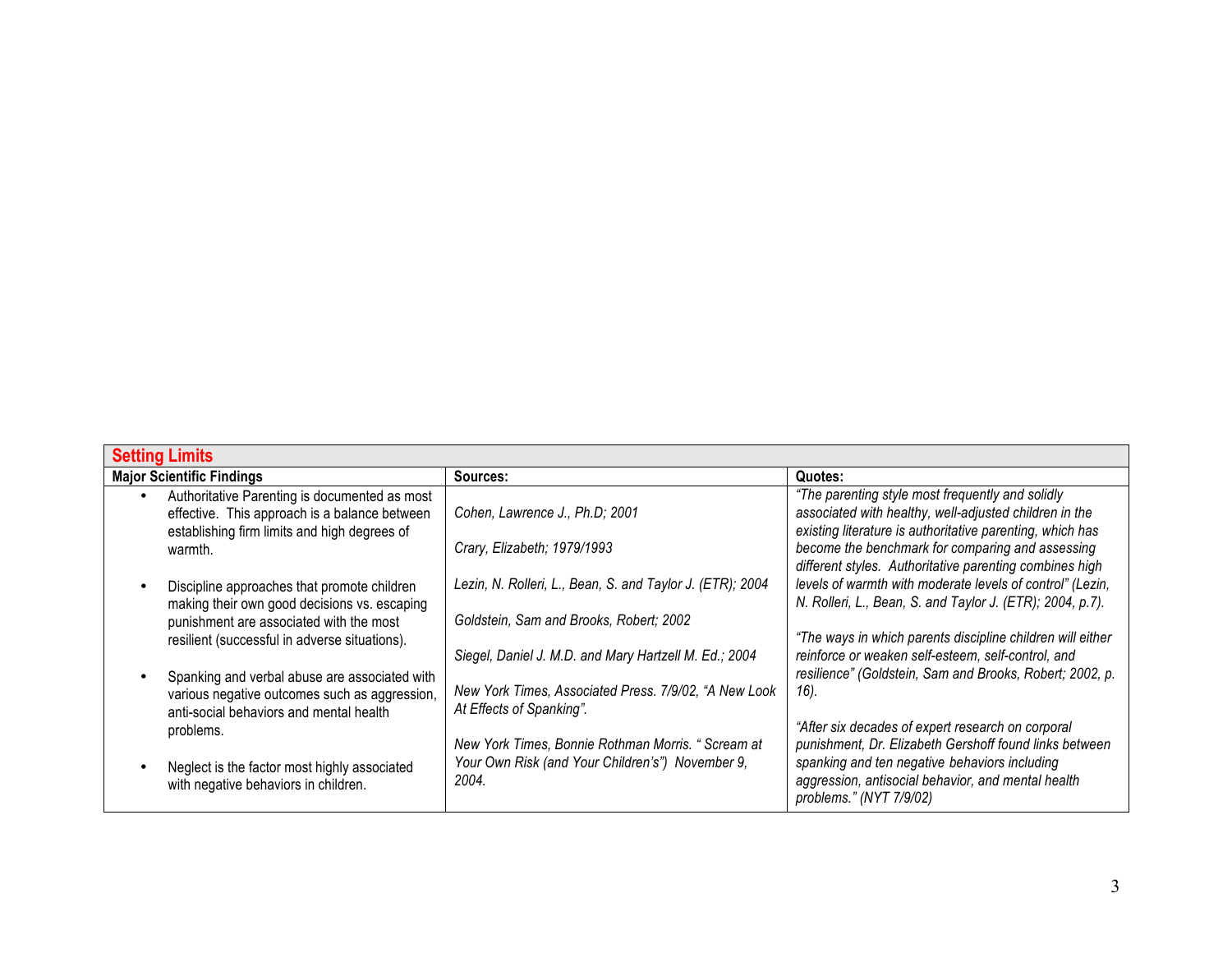| <b>Staylistening</b>                                                                                                                                                             |                                                                                                                         |                                                                                                                                                                                                                                                              |
|----------------------------------------------------------------------------------------------------------------------------------------------------------------------------------|-------------------------------------------------------------------------------------------------------------------------|--------------------------------------------------------------------------------------------------------------------------------------------------------------------------------------------------------------------------------------------------------------|
| <b>Major Scientific Findings:</b>                                                                                                                                                | Sources:                                                                                                                |                                                                                                                                                                                                                                                              |
| While a child has a tantrum or a parent is<br>maintaining a limit, the best thing to do to<br>promote learning and maintain a close<br>connection is to listen to the child cry. | Brazelton, T. Berry M.D. and Greenspan, Stanley, M.D.;<br>2000<br>Siegel, Daniel J. M.D. and Mary Hartzell M. Ed.; 2004 | "Letting your child have his emotion and letting him know<br>that you understand it's hard not to get what he wants is<br>the kindest and most helpful thing you can do for your<br>child at that moment." (Siegel, 2001; p. 190).                           |
| Crying has cognitive benefits; by alleviating<br>stress the brain is freed up to function more<br>effectively on reasoning and is more alert for<br>learning.                    | Siegel, Daniel M.D.; 2001<br>Solter, Aletha J., Ph.D; 2001<br>Solter, Aletha J., Ph.D.; 1989                            | "Another long-term benefit of allowing babies to heal from<br>early trauma through crying is that this helps them be<br>more attentive and alert for learning" (Solter 1989; p. 54).<br>"Allowing your baby to cry freely (in your arms) will help           |
| Crying has physical benefits associated with<br>alleviating stress and decreasing chances of<br>stress related disease (high blood pressure,<br>tumors, and others).             |                                                                                                                         | him form a habit of crying when he needs to, instead of<br>suppressing his emotions. This will continue to<br>adulthood. This will help him stay healthier, because<br>pent up stress is a contributing factor to many illnesses,".<br>(Solter 1989; P. 55). |
| By listening to her child/ren the parent<br>communicates that she cares about her child,<br>that her child's feelings are important.                                             |                                                                                                                         |                                                                                                                                                                                                                                                              |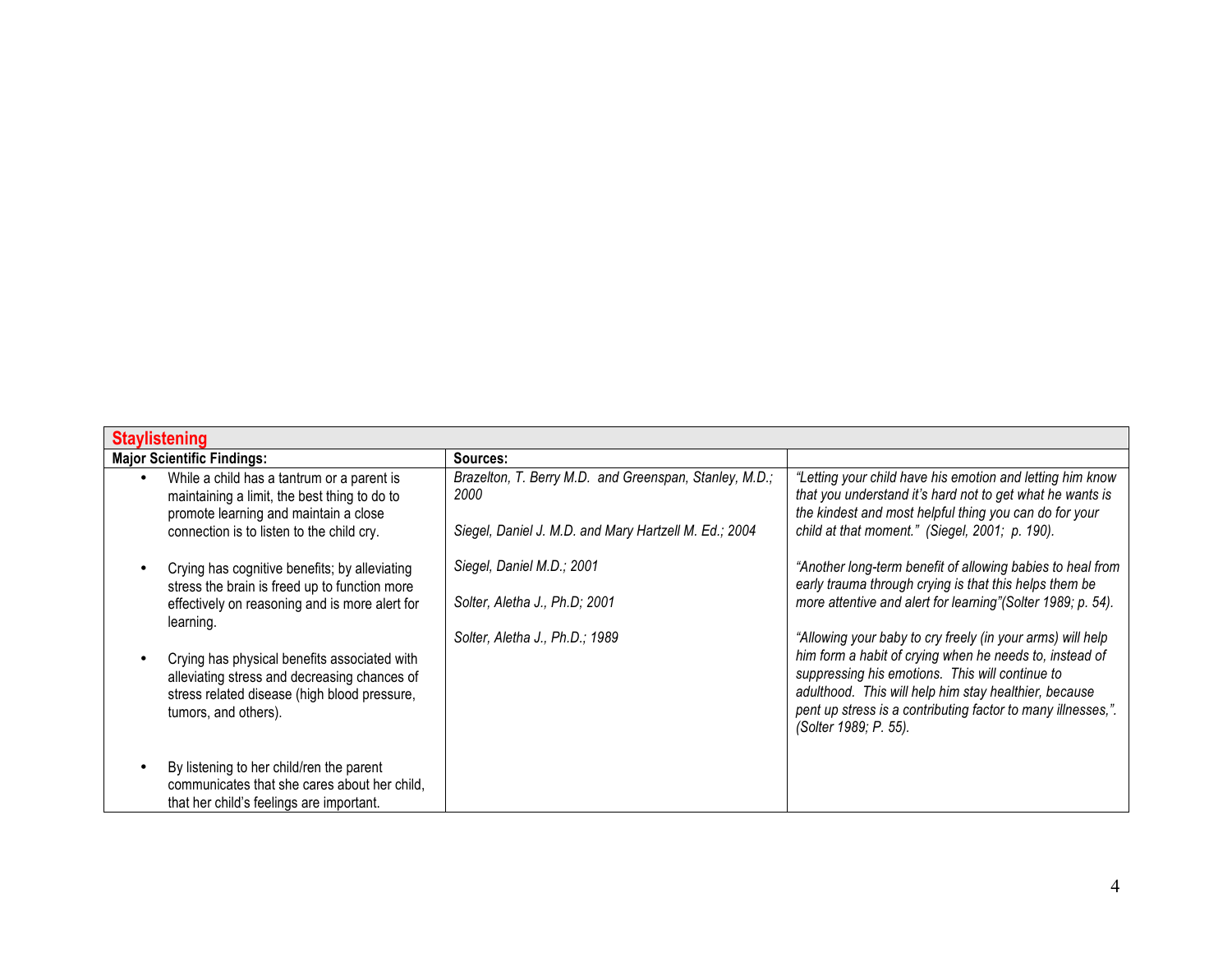| <b>Listening Partnerships</b>                                                                                                                                                                                                                                                                                                                                                                                                                                                                                                                                                                                                                                                                                                                                                                                                                        |                                                                                                                        |                                                                                                                                                                                                                                                                                                                                                                                                                                                                                                                                                                                                                                                                                            |
|------------------------------------------------------------------------------------------------------------------------------------------------------------------------------------------------------------------------------------------------------------------------------------------------------------------------------------------------------------------------------------------------------------------------------------------------------------------------------------------------------------------------------------------------------------------------------------------------------------------------------------------------------------------------------------------------------------------------------------------------------------------------------------------------------------------------------------------------------|------------------------------------------------------------------------------------------------------------------------|--------------------------------------------------------------------------------------------------------------------------------------------------------------------------------------------------------------------------------------------------------------------------------------------------------------------------------------------------------------------------------------------------------------------------------------------------------------------------------------------------------------------------------------------------------------------------------------------------------------------------------------------------------------------------------------------|
| <b>Major Scientific Findings:</b>                                                                                                                                                                                                                                                                                                                                                                                                                                                                                                                                                                                                                                                                                                                                                                                                                    | Sources:                                                                                                               | Quotes:                                                                                                                                                                                                                                                                                                                                                                                                                                                                                                                                                                                                                                                                                    |
| While we know from research that the parent<br>child connection is the best predictor of<br>children's success later in life, many still ask<br>what is the best predictor of a parent's ability to<br>attach? We now know that it's the parents<br>ability to come to a sense of understanding<br>about their past (the good and bad) through<br>talking and being listened to that helps a parent<br>attach to their children.<br>Dr. Daniel Seigel has found that parents'<br>unresolved emotional experiences have a huge<br>impact on their interactions with their children.<br>He has also found that even parents who have<br>had very difficult childhoods can offer their<br>children a very secure attachment if they can<br>talk about their life story and be listened to.<br>This does not have to occur in a professional<br>setting. | Siegel, Daniel J. M.D. and Mary Hartzell M. Ed.; 2004<br>Crary, Elizabeth; 1979/1993<br>Cohen, Lawrence J., Ph.D; 2001 | "Having a history of trauma or loss does not by itself<br>predispose you to having a child with disorganization. It<br>is the lack of resolution that is the essential risk factor. It<br>is never too late to move toward making sense of our<br>experiences and healing your past" (Siegel, 2004; p.<br>107).<br>"The shadows that implicit mental models cast on us can<br>be made explicit through focused self-reflection".<br>(Siegel, 2004, p. 17).<br>"Effective discipline rarely happens in the heat of the<br>moment. Before you try to deal with a problem, count to<br>ten, take a break, wait a few hours for things to settle<br>down, call a friend "(Cohen, 2001; p.232). |
| Research examining prevention of child abuse<br>has also found that one of the best strategies to<br>avoid hitting your child is to call a friend, or talk<br>to other parents about your stress.                                                                                                                                                                                                                                                                                                                                                                                                                                                                                                                                                                                                                                                    |                                                                                                                        |                                                                                                                                                                                                                                                                                                                                                                                                                                                                                                                                                                                                                                                                                            |